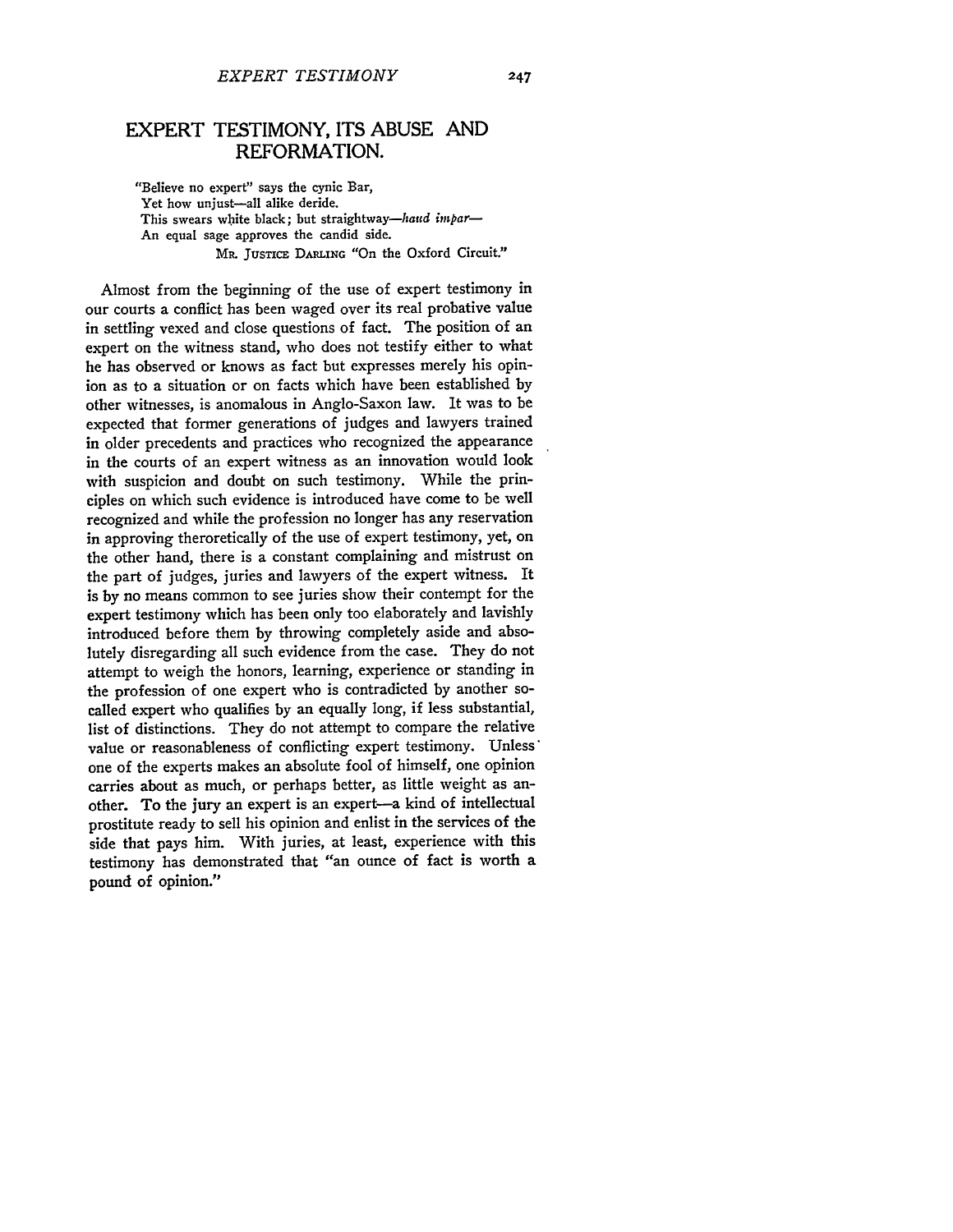If a jury appears to be more than ordinarily respectful in its attitude towards the expert witnesses, then the trial judge is only too apt to step into the breach with a timely warning. Instructions to juries vary in degree from merely calling to their attention the fact that the experts are called by the contestants, to such extreme expressions of personal opinion as: "I have been long of the opinion that evidence of this description which in strictness of law is receivable ought, if received, to have no great weight given it, but of course it is for you to say just how much, etc., etc." Frequently judges have characterized it as "testimony of a dangerous character not much to be relied on," or "of the very lowest order that is ever allowed in a court of justice."

Then if **by** any chance expert testimony seems to have played any real part in the determination of issues at *nisi prius,* the courts of appeal take their turn to discredit the expert witness. Naturally their comments cover a wide range and many aspects of this question in the course of numberless decisions in our many courts of appeal take their turn in discrediting the expert witness. of them come down to the same thing. And this has, perhaps, been best expressed by Mr. Justice Curtiss: "I believe the experience of all concerned in the administration of justice tends to the conclusion that this species of evidence is less satisfactory than any other; and it is common remark that when there is any room for a difference of opinion, experts in about equal numbers, will generally be found testifying on each side."<sup>1</sup>

The result of all this is that a class of testimony that is not only legally admissible but logically of large probative value to a correct solution of intricate questions of fact has lost most of its effectiveness. The faults and abuses are those of practice. Now that this is so universally recognized the profession is beginning to bestir itself on the subject and to suggest and to plan reforms.

The faults to be remedied are obvious and more or less clearly defined. At a recent meeting of the New York State Bar Association a committee appointed to consider this subject classified the existing evils in the use of medical expert testimony under six heads:

*I Wilkinson v. Greely,* i Curtis **(U.** S.), 439 Fed. Cas., 17,672. To almost the same effect is Mr. Justice Miller in *Middling Purifier Co. v. Christian,* 4 Dill., 448, 459: "My own experience, both in the local courts and in the Supreme Court of the United States, is that whenever the matter in contest involves an immense sum in value, and when the question turns mainly upon opinions of experts there is no difficulty in introducing any amount of them on either side."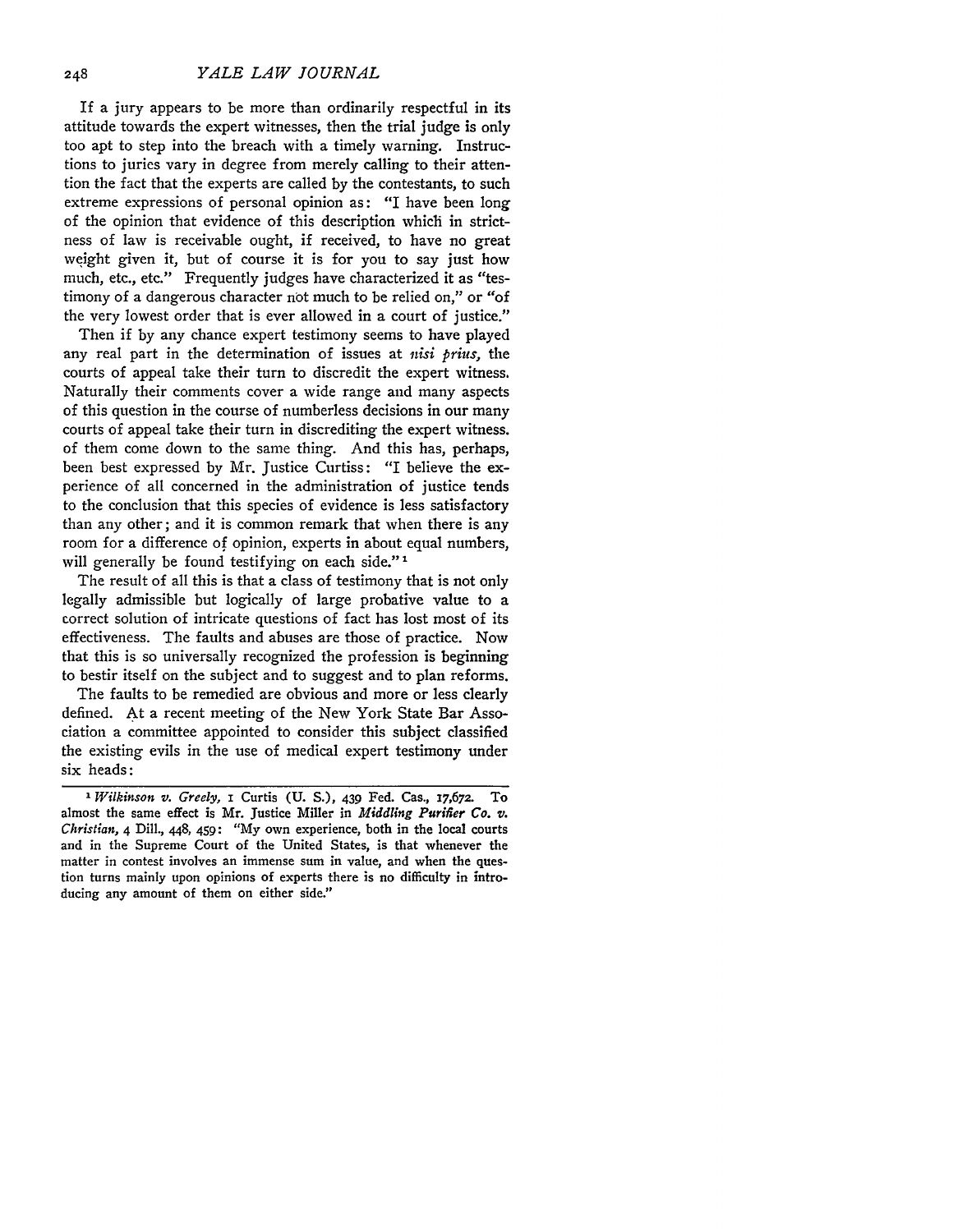"First-Want of satisfactory standards of expertness with its result of inviting the testimony of charlatans.

"Second-The partisan conflicting and hence unreliable character of the evidence often given **by** so-called expert witnesses.

"Third-The prolongation of trials and the consequent increase of expense on account of the number of witnesses.

"Fourth-The confusing effect on juries of the contradictory testimony of expert witnesses of apparently equal standing, having the same opportunity for acquiring knowledge of the facts which their conflicting opinions are predicated.

"Fifth-The lack of scruple upon the part of some members of the Bar in countenancing the hiring by their clients of unprincipled self-styled experts to support causes by specious and untruthful testimony.

"Sixth-An unfortunate tendency upon the part of some trial judges to permit incompetent so-called medical experts to testify to opinions predicated upon widely unrelated facts and under oath to express views which are but the speculative vagaries of illinformed minds." <sup>2</sup>

While perhaps everybody will not subscribe to these particular six specifications of evils, almost all can agree that the primary cause of all the trouble is in the *personnel* of the witnesses who are allowed to testify as experts. Experience has demonstrated that the witnesses who give expert testimony are not in fact qualified to testify as such, and secondly, that they are not honest in their testimony.

Already two States have tried to remedy the situation by statute. Michigan<sup>s</sup> has passed a statute limiting, in cases other than prosecutions for homicide, the number of expert witnesses who may be called by a side to three, except where the court expressly permits more. It limits compensation to ordinary witness fees and makes it a criminal offense to pay or to receive more, unless the court before whom such a witness appears awards him a larger sum. In case of homicide, the court appoints "one or more disinterested persons" to testify as experts and be paid by the county such sum therefor as the court fixes. The Rhode Island statute<sup>4</sup> provides for the appointment, on motion of

 $\ddot{\phantom{0}}$ 

**<sup>2</sup> Report** of the Committee on the Regulation of the Introduction of Medical Expert Testimony. *Thirty-second Annual Report, New York State Bar Association.*

**<sup>3</sup>**Mich. *Public Acts,* **i9o5,** No. **175.**

<sup>4</sup> R. I. *Court and Practice Act,* **19o5,** § **370-373.**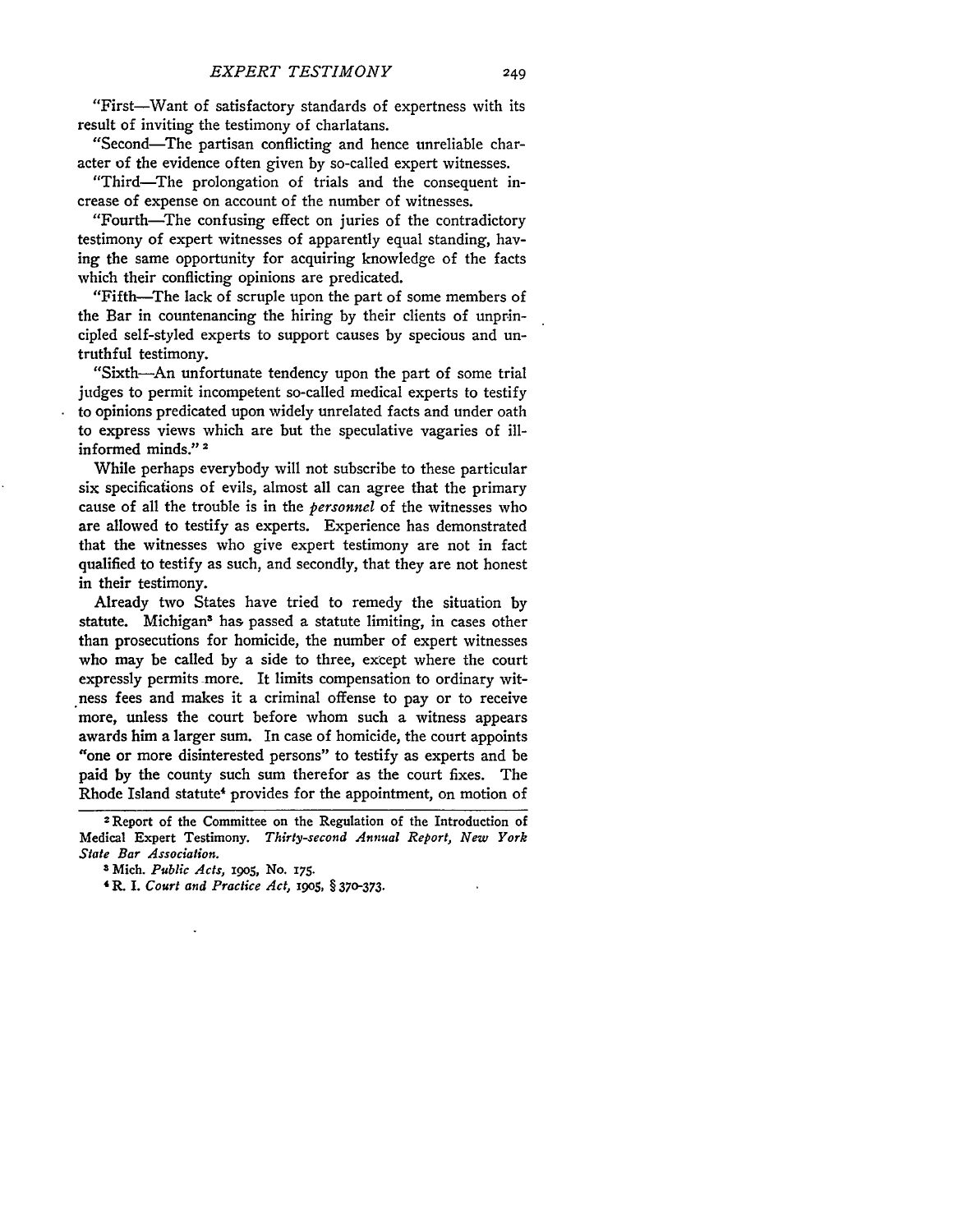any party, of an expert whose fees may be taxed as costs against the losing party who shall make a report to the court and be thereafter examined at the trial. Other experts may be called by either party. Neither of these statutes limits the parties to the official experts.

Practically both of them will probably prove ineffective. The Rhode Island statute leaves the real evil untouched, while in practice the Michigan statute will in all likelihood degenerate into a custom of three experts to a side whose fees will ordinarily be approved as a matter of course upon *ex parte* applications.

Various other remedies have been under consideration **by** the legislatures of other States. Thus in Massachusetts one proposition was to give the trial judges authority to charge juries on the facts concerning matters covered by expert testimony and on the testimony itself. But the judges in the United States courts already have this power and the evil is as great there notwithstanding the influence of the presiding justice.

In Massachusetts, Maine and New York another remedy suggested has been the creation of a body of court experts one of whom is to be designated by the judge for each case whose report or testimony shall be given consideration above that of experts called by the parties. In Maine and New York the fees were to be paid the expert by the State, while in Massachusetts after such payment the State was to be reimbursed by the defeated party. The proposed Massachusetts Act was the work of a joint committee of the Massachusetts Medical Society and the Boston Bar Association, and although the most elaborate and carefully prepared of this class of legislation it failed to pass the Massachusetts Legislature of 1908 to which it was presented<sup>5</sup> and has not again been agitated.

**5 "§ i.** At any time during the pendency of any action, suit or proceedings, civil or criminal, the court or any justice thereof in chambers, or in vacation, in any county, on his own motion may, and at the request of either party shall, appoint one or more persons, learned in the science of medicine, of not less than five years' actual practice thereof, and recommended as hereinafter provided by the leading incorporated medical society of the Commonwealth as official medical or surgical expert advisers who shall investigate the facts of the case and give their expert opinion on any material professional question arising therein and make written report thereon to the court.

"§ 2. Such report\shall be opened and filed in the case and shall have the same effect (and the parties shall have the same rights with reference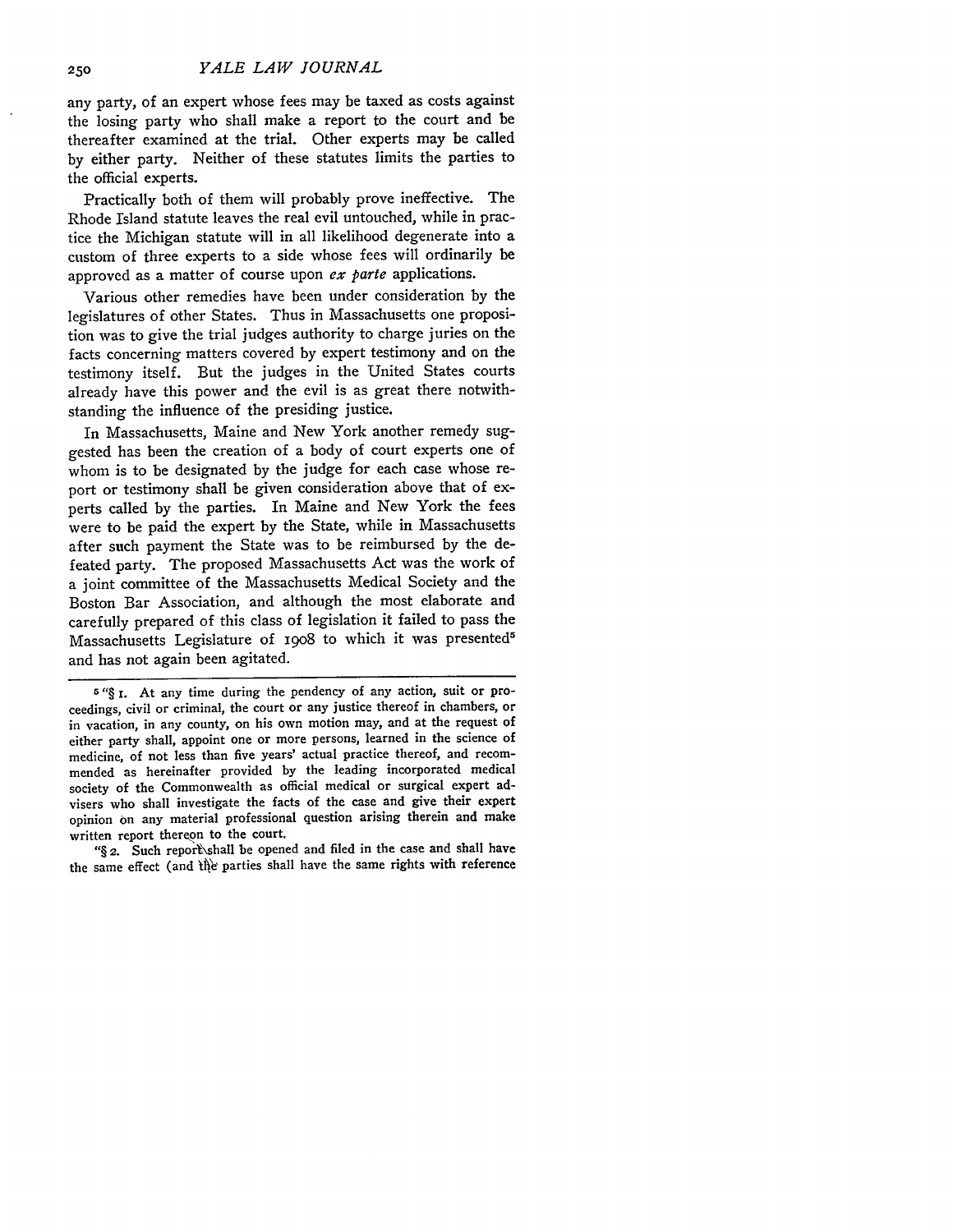None of these draft acts propose to do away with experts called **by** litigants. Nor do any of them give very real assurances that the official medical experts will be any better qualified or any more honest than now. The only improvement promised is that at least one expert in the case will be disinterested. As long as parties have a right to have issues tried **by** a jury, there is in such trial no "official" place for the expert. He can have no functions except that of witness. On the other hand a very interesting question is raised as to the effect and status in our courts of such an official expert witness. If he is to be crossexamined and contradicted **by** other unofficial experts in open court, and it is to be left to the jury to judge of the weight of

thereto) as now given to the report of an auditor appointed by the court. Such expert upon the trial of the case may be called as a witness by either party.

"§ **3.** The Massachusetts Medical Society, the Massachusetts Homeopathic Medical Society and the Massachusetts Eclectic Medical Society shall each through their respective governing bodies, annually before the first day of October, furnish to the Chief Justice of the Superior Court a list of not less than fifty names of physicians of good professional standing in the various counties of the Commonwealth and not less than five years' actual practice in their profession, whom they recommend as competent to serve as such expert witnesses, designating the specialty in which they are deemed to be experts, and giving their addresses, which lists shall be posted in the clerk's offices of the several courts.

*"§* 4. Upon such appointment by the court, or if the parties file an agreement designating an expert for the case, the clerk shall issue an order to the person so appointed or agreed upon, to be served in the manner provided by law for the service of subpoenas. As soon as may be after service thereof, the expert witness shall make such examination of the case as in his judgment may be necessary and practicable, and shall file his report thereon as above provided.

*"§* **5.** Such witness shall be paid for his services a reasonable compensation, to be allowed by the court and paid out of the treasury of the county. In all civil actions and proceedings the defeated party shall be liable to refund the amount so disbursed, including the service of the order, and after final judgment in the cause, execution may issue against him therefor in favor of the county commissioners, or in the county of Suffolk of the city of Boston.

"§ 6. Either party may call other medical witnesses than those designated by the court, but at his own expense, and only the ordinary witness fee allowed by law shall be taxed against the defeated party for such additional witnesses.

**"§7.** The refusal of any person to be examined by a physician appointed as herein provided shall be admissible in evidence.

"§ **8.** This act shall take effect upon its passage."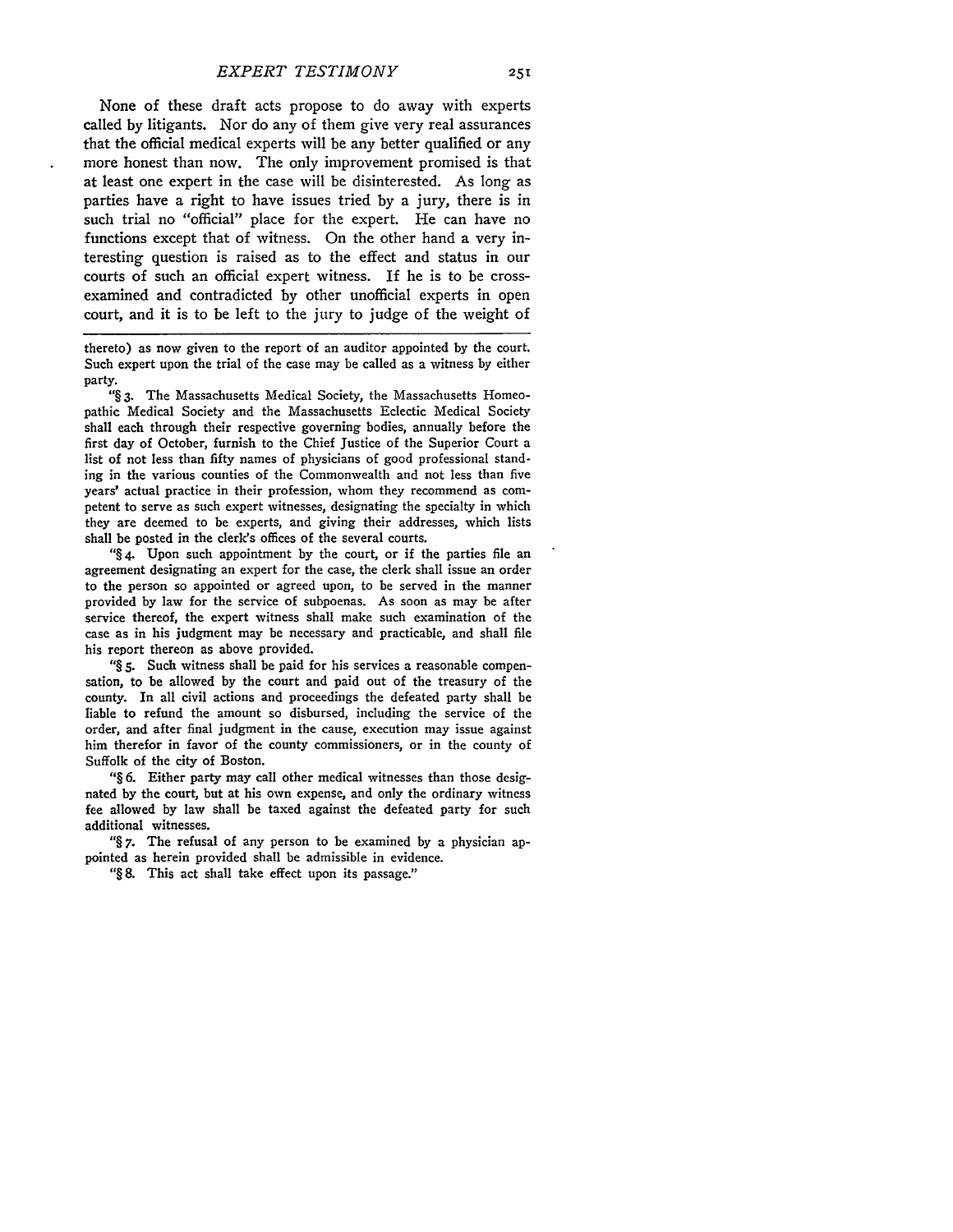this testimony **by** what it hears and sees, there will be very little gained in the long run. If on the other hand, he is not to be so cross-examined or contradicted, then you are introducing a fundamental change in our trial system which will not commend itself generally either to the profession or the laity. This is no new aspect of the problem. More than twenty-five years ago Sir Fitzjames Stephen<sup>6</sup> expressed his opinion on this subject: "This is the question :- Which is right, the present system according to which skilled witnesses are called **by** each side at the discretion of the parties and are examined and cross-examined like other witnesses, or a proposed system according to which such witnesses should be appointed **by** the court and occupy a position more or less resembling that of assessors? The matter has been often discussed, especially **by** medical men. I have the strongest possible opinion in favor of the maintenance of the present system for the following reasons: Our present system provides a definite place and definite rights and duties for the parties, the judge, the jury, and the witnesses. What room there is for any other persons in the proceedings I do not see. It is impossible to say what an expert is to be if he is not to be a witness like other witnesses. **If** he is to decide upon medical or other scientific questions connected with the case so as to bind either the judge or the jury, the inevitable result is a divided responsibility which would destroy the whole value of the trial. If the expert is to tell the jury what is the law—say about madness—he supersedes the judge. If he is to decide whether, in fact, the prisoner is mad, he supersedes the jury. If he is only to advise the court, is he or is he not to do so publicly and to be liable to cross-examination? If yes, he is a witness like any other. If no, he will be placed in a position opposed to all principle. The judge and the jury alike are and ought to be, instructed only **by** witnesses publicly testifying in open court under oath. It never would be, and never ought to be, endured for a moment that a judge should have irresponsible advisers protected against cross-examination."

This incisive analysis of the situation is as pointed and true today as it was when first written and disposes of many of the recent proposed reforms. The remedy is not in the enactment of any new statute. No act of the legislature will make witnesses learned or honest. The reform must come from the professions themselves-from the practicising lawyers, from the physicians

**<sup>6</sup>** *x* Stephen: *History of Criminal Law of England,* **pp.** 574-5.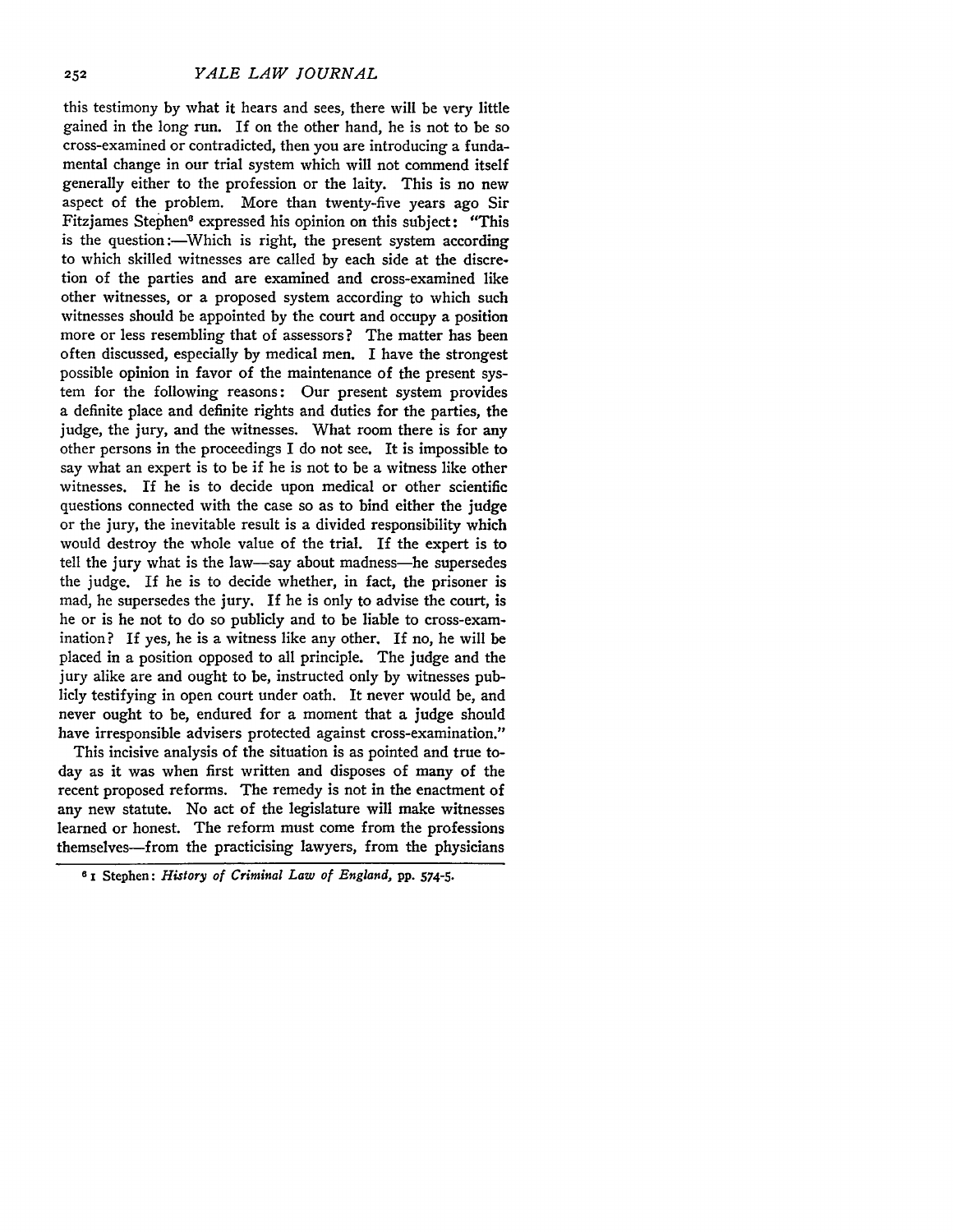and other classes of expert witnesses. As long as it is profitable to use or to give fake expert testimony, and as long as it can be bought and sold without loss of professional standing, so long will it appear in the trial courts. Only the other day the inquiry directed to establish Thaw's sanity again served to draw public attention to this subject in a marked manner. According to the newspaper account Dr. X, after testifying that Thaw had no incurable mental disease was confronted with the notes of a report he made to Thaw's counsel before the first trial. In this document he burdened Thaw with a hereditary malady with a sequence of aberrations that amounted to a chronic ailment. The reporter naively adds that Dr. X did not have much success, explaining that this volume of opinions was merely a "medical brief" for the use of Thaw's counsel in the trial.

Today in any large city if an attorney calls to retain a physician in a personal injury case, the first question which the physician will probably ask is **by** which "side" of the case he is retained. If the physician is one who is constantly appearing in court, he will refuse to accept a retainer from a plaintiff if his appearance has been generally on the defendant's behalf, and vice versa. From his point of view to mix "sides" is bad business. So the regular court experts not only come to be tagged in court as "plaintiff's experts" or "defendant's experts," but they come in their practice more or less unconsciously to get into a chronic one-sided medical point of view. Habitually, the plaintiff's expert sees or magnifies injuries, symptoms and resultant ill effects which the defendant's experts minimize or "pooh pooh" altogether. The plaintiff's expert has argued and reasoned himself into a frame of mind that sees in the given case just what the plaintiff's attorney needs. On the other hand, the defendant's expert sees a malingerer in every man who asks damages. It is the old story of bringing to the market what the market demands. If deformities are the fashion, deformities are cultivated. We are not talking of charlatans. The doctors who are doing this are the leaders in their profession who qualify with respectable medical degrees, professorships in leading medical colleges, and membership in the principal medical societies. Now as long as these men can do this and remain leaders in their profession, just so long is any chance at real reform postponed. Just as long as a leading physician can accept a general retainer from a street railway company and appear day after day in case after case as a "de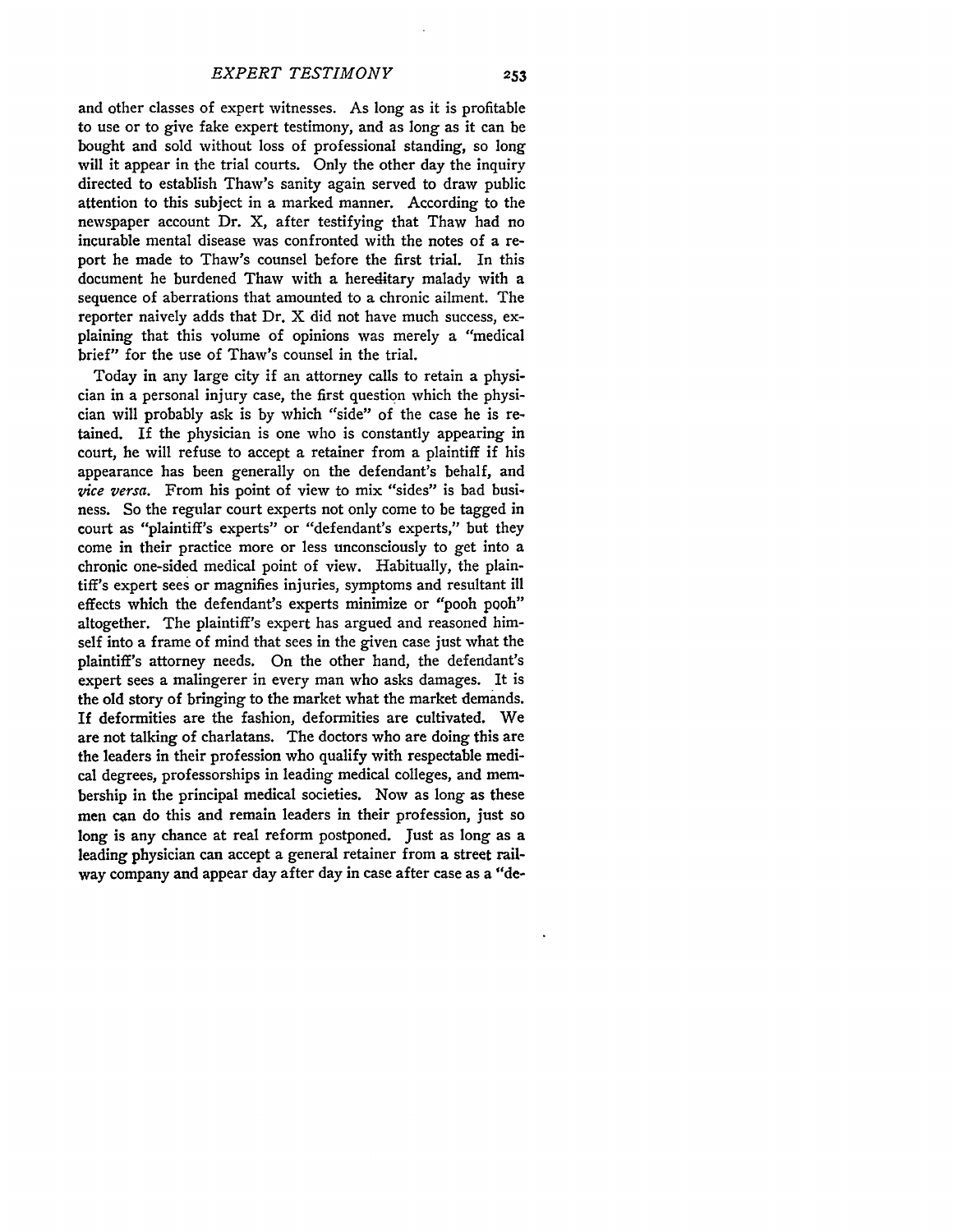*YALE LAW JOURNAL*

fendant's expert" and retain his professional respectability, just so long will you have "plaintiff's experts" and "defendant's experts." When the medical profession sets a moral standard that demands that a physician, testifying under oath in court, must state his opinion fairly and fully without bias and without regard to the side that calls him, neither suppressing nor over-emphasizing any aspect of the case, then, and only then, you will have real medical expert testimony. When once you have that standard established the charlatans and fake experts will be driven from the courts, because what they have to offer cannot be successfully used.

There can be no question but that the attorneys are no less blameworthy than the experts they use. An attorney who would refuse to present fake testimony to the court in ordinary matter does not hesitate to employ biased or fake expert witnesses. It is the practice and demands of lawyers which have created the "plaintiff's expert" and "defendant's expert." If they did not buy, the doctors would not sell. The average accident lawyer wants the doctors properly labeled. It is a handy short cut and prevents mistakes. It would be embarrassing to call in an expert and find that he was of the opinion that the plaintiff really was suffering the injuries claimed when you are trying a run for luck with the jury in the hope that you may come out better than the offer of settlement. On the other hand, it might be equally fatal to engage an expert to examine your client without knowing in advance that he will be able to help substantiate the claim.

If one expert does not give the lawyer what he demands, he does not hesitate to discard him and search the market until he finds what he wants. **]'f** he cannot get the real article, he furbishes up the counterfeit and passes it off on the jury. If he finds that the genuine expert opinion is against him, he may at least deliberately play the game with the counterfeit to disgust the jury with all expert testimony and even up things by leading the jury to disregard it for both sides. There is a doctor in Boston who is notorious about the courts as a plaintiff's expert. He is ingenious and experienced, and when hard pushed an attorney may always go to him and be sure to find what he seeks. Judges and lawyers all know what his appearance in a case signifies, yet he appears in court almost as constantly as any of the regularly retained corporation "defendant's experts." The lawyers who

254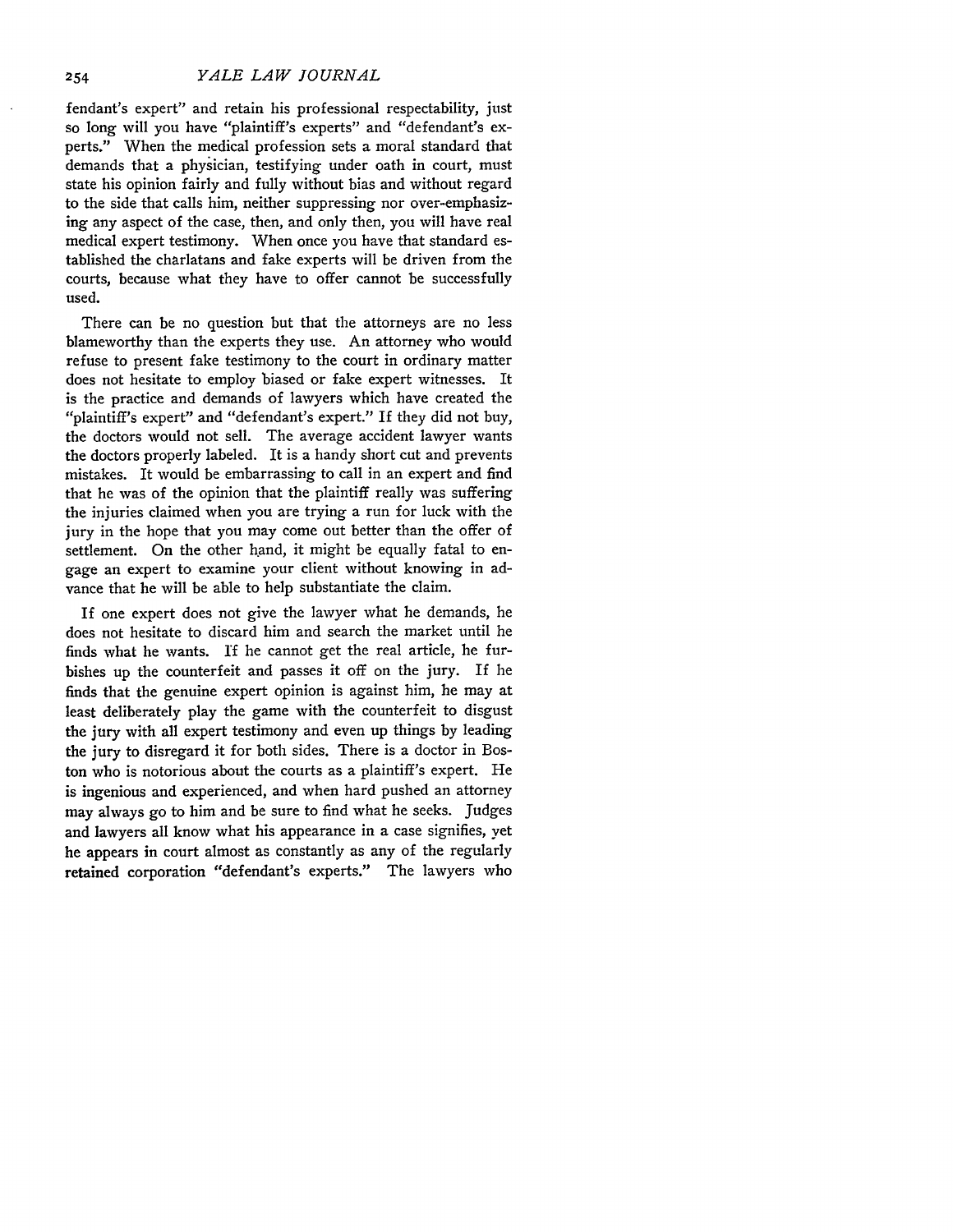use him and share the spoils of victory with him on a contingent basis retain their standing at the bar.

Ambulance chasing has- ceased to be respectable for an attorney because the profession frowned upon it, and no attorney today would, openly at least, resort to it. The present standards of professional conduct have advanced to that degree that the barter and sale of testimony from any witness except an expert, is outside the range of almost all court experience. A lawyer who would absolutely refuse to pass a counterfeit bill will unhesitatingly palm off counterfeit expert testimony on a jury. As long as there are law suits there will always be some lawyers who will look upon them as games to be played and won by any means that the rules allow. Therefore as long as the standards of the profession countenance this abuse, so long will it continue. Whenever the good lawyers will not, the shysters cannot, continue to misuse expert testimony. The standard and methods of the best lawyers in practice set the fashion in the court room which all who would succeed must follow as surely as the fashions are set by leaders and followed in the world at large.

The repudiation of this class of testimony so generally by juries has made it so ineffective that the question of its use is now a live and practical issue that has to be considered in the preparation for trial of any case when its use is a possibility. In many a case expert testimony is deliberately omitted where but for its abuses it would have a legitimate and useful place. If the use of expert testimony is to continue, it must regain the confidence and respect of courts and juries. This it can only do when it becomes the general practice for the lawyers who introduce such evidence to sift out the real from the false, test it in the first instance by their own judgment, experience and proper professional standards, and reject whatever does not measure up to such standards.

Good must come from the general agitation of this question. The profession has recently shown what interest it can arouse throughout the country by agitating questions of professional ethics. As the general professional demand eventually crystalized itself into the Code of Professional Ethics, so slowly and surely the good sense of the profession can, and must, set up standards in the use of expert witnesses which will make them effective and useful instruments of justice and restore this class of evidence to its natural place in the trial of cases.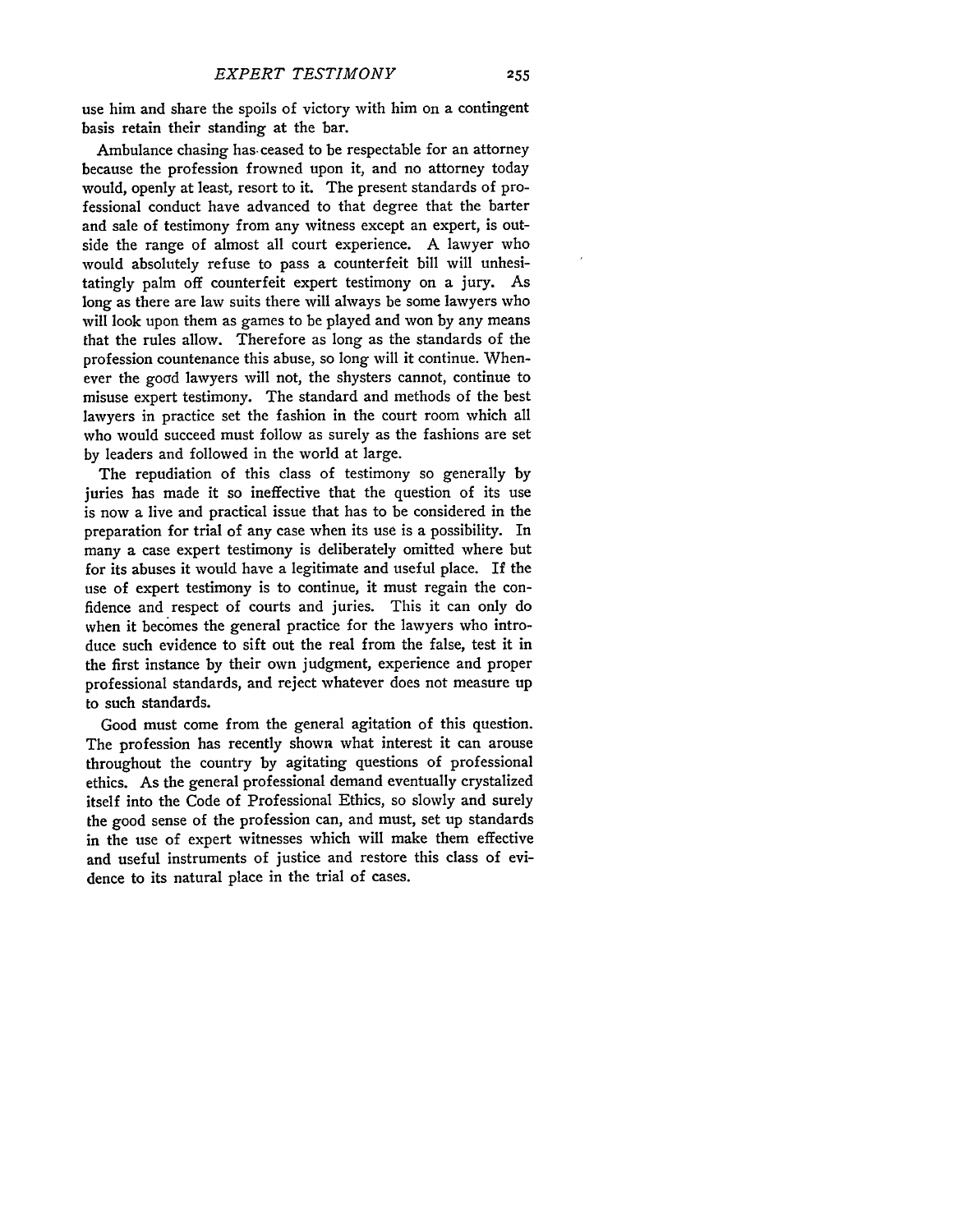It is no answer to these suggestions to say that they are well enough as far as they go but they do not present anything sufficiently tangible. The establishment of a proper professional standard is the first step. Then if the professions once establish standards that mark the distinction between honorable and dishonorable professional conduct, then where public sentiment alone fails to enforce obedience to its dictates the courts always have it in their hands to coerce observance thereto by harsher and more compelling means. Only recently we have seen how strikingly and effectively a Federal court in New York dealt with the case of an attorney who advised and in a measure assisted his client to evade the production of his books in answer to a subpoena. In doing as he did, the attorney violated no statute. In advising his client to commit a contempt of court his only sin was against the canons of professional decency. While a fine was imposed it was rather the censure which the judge admininstrated to the attorney that compelled both him and his client to undo the wrong. In the country at large, however, the firm stand of the court drew the attention of the profession to the fact that such practices were dishonorable and that no self-respecting lawyer will indulge in such, and that no self-respecting court will. submit to them. For the future this problem is settled.

Again, where ambulance chasing is frowned upon, strong action on the part of the court settles that difficulty with equal ease. In the Supreme Court of New York an attorney was lately suspended from practice for a year for that offense. The court said:

"It (ambulance chasing) is a practice that has been commented upon and criticised at meetings of lawyers and in judicial decisions as well as by the general public, and now, when it is for the first time in this department brought directly before the court, it is our duty to speak in no uncertain terms in condemning it as a violation of the criminal law in this State and also a practice which is unprofessional and destructive of the honor of the profession and of the confidence of the community in the integrity and honor of its members.

"It has been urged in extenuation of this offense that it is a practice which is common among members of the profession who are engaged in the prosecution of negligence cases, and that it is unfair to visit upon the offender, who has first been brought before the court upon a charge of this character, the extreme punishment of disbarment, and a majority of the court are of the opinion that this fact should be considered, and that instead of